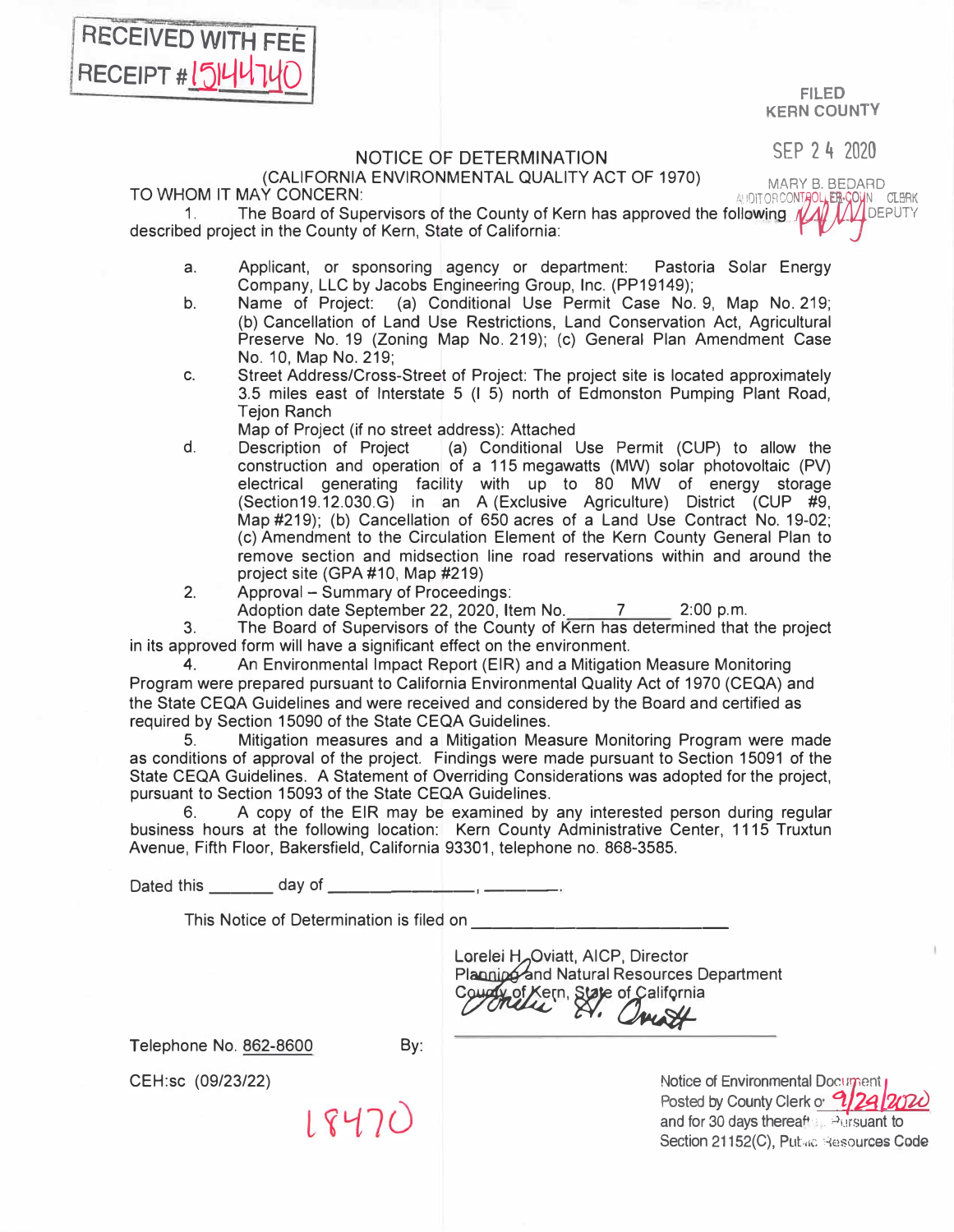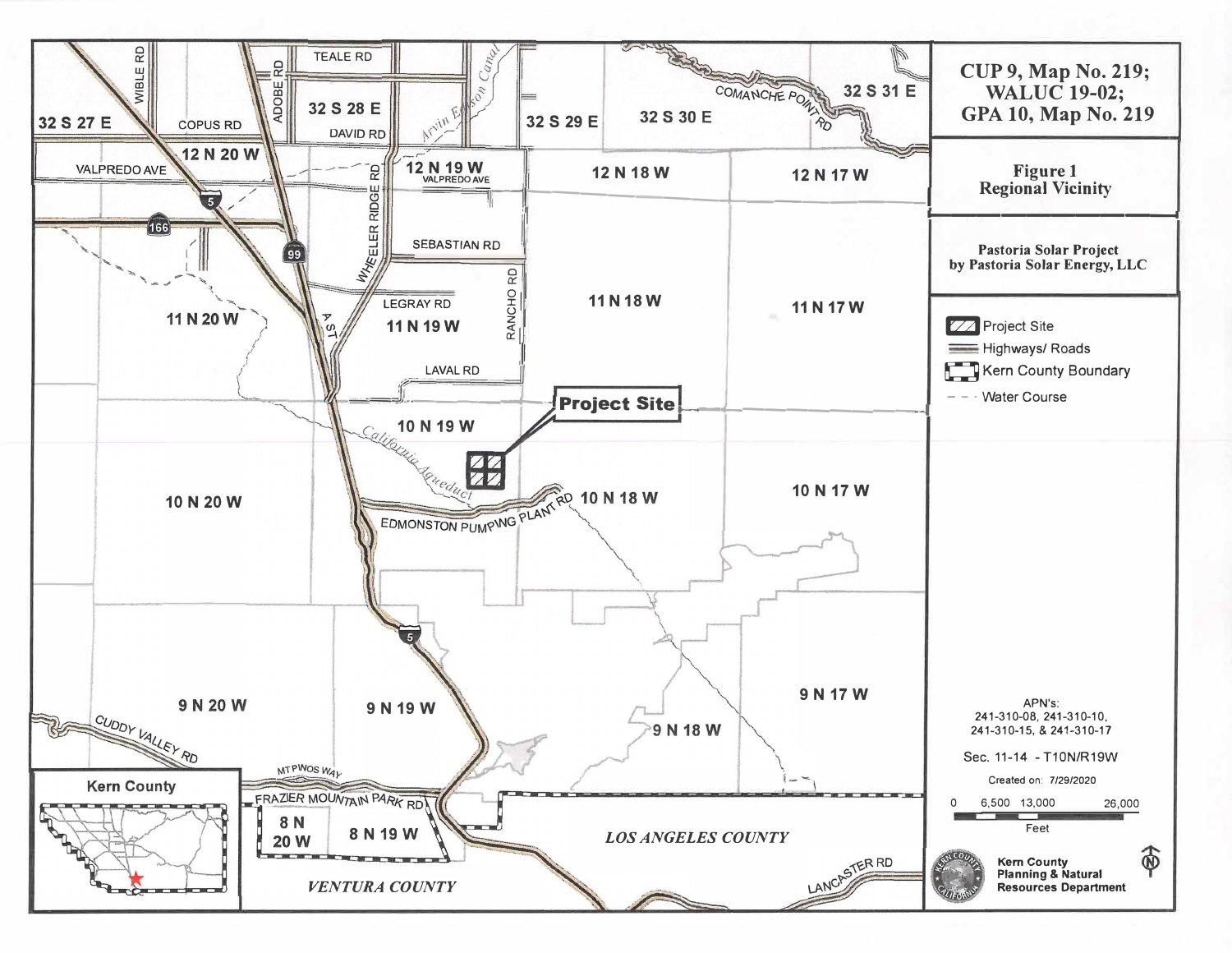

## State of California - Department of Fish and Wildlife 2020 ENVIRONMENTAL FILING FEE CASH RECEIPT DFW 753.5a (Rev. 12/01/19) Previously DFG 753.5a

|                                                                                                                                                                                                                                                                                                                                       |                                                                                      | <b>RECEIPT NUMBER:</b>                 |                           |           |                                            |  |
|---------------------------------------------------------------------------------------------------------------------------------------------------------------------------------------------------------------------------------------------------------------------------------------------------------------------------------------|--------------------------------------------------------------------------------------|----------------------------------------|---------------------------|-----------|--------------------------------------------|--|
|                                                                                                                                                                                                                                                                                                                                       |                                                                                      |                                        | $15 - 9242020 - 15144740$ |           |                                            |  |
|                                                                                                                                                                                                                                                                                                                                       |                                                                                      |                                        |                           |           | STATE CLEARINGHOUSE NUMBER (if applicable) |  |
| SEE INSTRUCTIONS ON REVERSE. TYPE OR PRINT CLEARLY.                                                                                                                                                                                                                                                                                   |                                                                                      |                                        |                           |           |                                            |  |
| <b>LEAD AGENCY</b>                                                                                                                                                                                                                                                                                                                    | <b>LEAD AGENCY EMAIL</b>                                                             |                                        |                           | DATE      |                                            |  |
| KERN COUNTY PLANNING AND NATURAL RESOURCES                                                                                                                                                                                                                                                                                            |                                                                                      |                                        |                           | 9/24/2020 |                                            |  |
| COUNTY/STATE AGENCY OF FILING                                                                                                                                                                                                                                                                                                         |                                                                                      |                                        |                           |           | DOCUMENT NUMBER                            |  |
| Kern                                                                                                                                                                                                                                                                                                                                  |                                                                                      |                                        |                           | 18470     |                                            |  |
| PROJECT TITLE                                                                                                                                                                                                                                                                                                                         |                                                                                      |                                        |                           |           |                                            |  |
| PP19149                                                                                                                                                                                                                                                                                                                               |                                                                                      |                                        |                           |           |                                            |  |
| PROJECT APPLICANT NAME                                                                                                                                                                                                                                                                                                                | <b>PROJECT APPLICANT EMAIL</b>                                                       |                                        | PHONE NUMBER              |           |                                            |  |
| PASTORIA SOLAR ENERGY COMPANY, LLC                                                                                                                                                                                                                                                                                                    |                                                                                      |                                        | $(661)882 - 8600$         |           |                                            |  |
| PROJECT APPLICANT ADDRESS                                                                                                                                                                                                                                                                                                             | CITY                                                                                 |                                        | <b>STATE</b>              |           | <b>ZIP CODE</b>                            |  |
| 2700 "M" STREET, SUITE #100                                                                                                                                                                                                                                                                                                           | BAKERSFIELD                                                                          | CA                                     |                           | 93301     |                                            |  |
| PROJECT APPLICANT (check appr opate box)                                                                                                                                                                                                                                                                                              |                                                                                      |                                        |                           |           |                                            |  |
| School District<br>Local Public Agency                                                                                                                                                                                                                                                                                                | Other Special District                                                               |                                        | <b>State Agency</b>       |           | ΙXΙ<br><b>Private Entity</b>               |  |
| CHECK APPLICABLE FEES:<br>Environmental Impact Report (EIR)<br>Mitigated/Negative Declaration (MND)(ND)<br>[Certified Regulatory Program document (CRP)<br>$\Box$ Exempt from fee<br>$\Box$ Notice of Exemption (attach)<br>CDFW No Effect Determination (attach)<br>Fee previously paid (attach previously issued cash receipt copy) |                                                                                      | \$3,343.25<br>\$2,406.75<br>\$1,136.50 | Ś                         |           | 3,343.25<br>0.00<br>0.00                   |  |
| Water Right Application or Petition Fee (State Water Resources Control Board only)                                                                                                                                                                                                                                                    |                                                                                      | \$850.00                               | S                         |           | 0.00                                       |  |
| X County documentary handling fee                                                                                                                                                                                                                                                                                                     |                                                                                      |                                        | S                         |           | 50.00                                      |  |
| $\Box$ Other                                                                                                                                                                                                                                                                                                                          |                                                                                      |                                        |                           |           |                                            |  |
| PAYMENT METHOD:                                                                                                                                                                                                                                                                                                                       |                                                                                      |                                        |                           |           |                                            |  |
| $\Box$ Cash<br>$\Box$ Credit<br>$\Box$ Check<br>$\boxtimes$ Other                                                                                                                                                                                                                                                                     |                                                                                      | <b>TOTAL RECEIVED</b>                  | \$                        |           | 3,393.25                                   |  |
| SIGNATURE<br>Χ                                                                                                                                                                                                                                                                                                                        | AGENCY OF FILING PRINTED NAME AND TITLE<br>R. ROBERTS-MARTIN, KERN COUNTY CLERK, FSS |                                        |                           |           |                                            |  |

COPY - CDFW/ASB